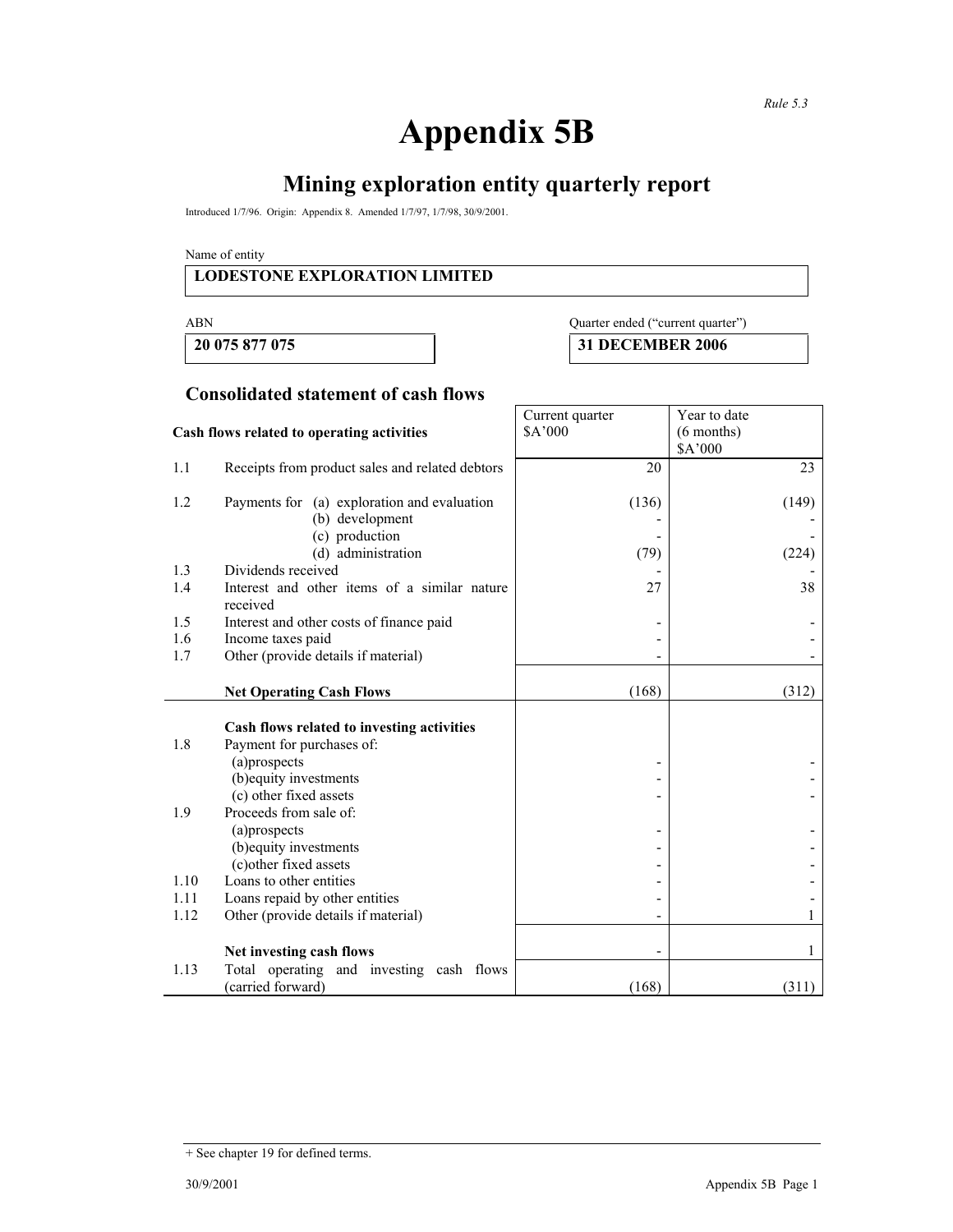| 1.13         | Total operating and investing cash flows                                            | (168) | (311) |
|--------------|-------------------------------------------------------------------------------------|-------|-------|
|              | (brought forward)                                                                   |       |       |
|              | Cash flows related to financing activities                                          |       |       |
| 1.14         | Proceeds from issues of shares, options, etc.                                       | ۰     | 2,352 |
| 1.15         | Proceeds from sale of forfeited shares                                              | -     |       |
| 1.16         | Proceeds from borrowings                                                            | -     |       |
| 1.17         | Repayment of borrowings                                                             |       |       |
| 1.18         | Dividends paid                                                                      |       |       |
| 1.19         | Other $-$ Share issue costs                                                         |       | (243) |
|              | Net financing cash flows                                                            |       | 2,109 |
|              | Net increase (decrease) in cash held                                                | (168) | 1,798 |
| 1.20<br>1.21 | Cash at beginning of quarter/year to date<br>Exchange rate adjustments to item 1.20 | 2,078 | 112   |
| 1.22         | Cash at end of quarter                                                              | 1,910 | 1,910 |

#### **Payments to directors of the entity and associates of the directors Payments to related entities of the entity and associates of the related entities**

|      |                                                                  | Current quarter<br>\$A'000 |
|------|------------------------------------------------------------------|----------------------------|
| 1.23 | Aggregate amount of payments to the parties included in item 1.2 | 68                         |
| 1.24 | Aggregate amount of loans to the parties included in item 1.10   | Nil                        |

1.25 Explanation necessary for an understanding of the transactions

#### **Non-cash financing and investing activities**

2.1 Details of financing and investing transactions which have had a material effect on consolidated assets and liabilities but did not involve cash flows

Nil

2.2 Details of outlays made by other entities to establish or increase their share in projects in which the reporting entity has an interest

Nil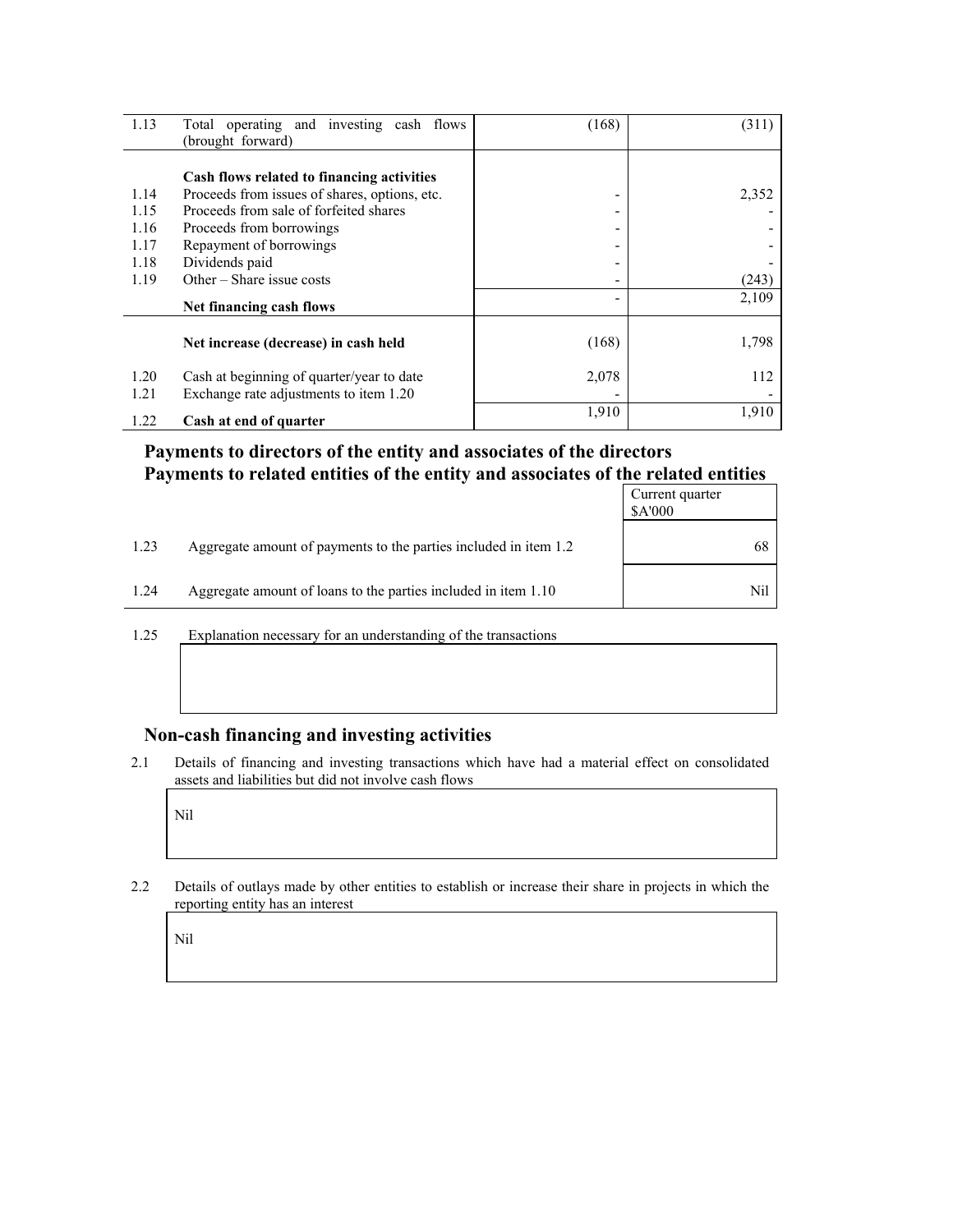### **Financing facilities available**

*Add notes as necessary for an understanding of the position.* 

|     |                             | Amount available<br>\$A'000 | Amount used<br>\$A'000 |
|-----|-----------------------------|-----------------------------|------------------------|
| 3.J | Loan facilities             | Nil                         | Nil                    |
| 3.2 | Credit standby arrangements | Nil                         | Nil                    |

### **Estimated cash outflows for next quarter**

|     | Total                      | 320     |
|-----|----------------------------|---------|
|     |                            |         |
| 4.2 | Development                |         |
| 4.1 | Exploration and evaluation | 320     |
|     |                            | \$A'000 |

### **Reconciliation of cash**

| Reconciliation of cash at the end of the quarter (as<br>shown in the consolidated statement of cash flows) to<br>the related items in the accounts is as follows. |                                                  | Current quarter<br>A'000 | Previous quarter<br>\$A'000 |
|-------------------------------------------------------------------------------------------------------------------------------------------------------------------|--------------------------------------------------|--------------------------|-----------------------------|
| 5.1                                                                                                                                                               | Cash on hand and at bank                         | 10                       | 8                           |
| 5.2                                                                                                                                                               | Deposits at call                                 | 1,900                    | 2,070                       |
| 5.3                                                                                                                                                               | Bank overdraft                                   |                          |                             |
| 5.4                                                                                                                                                               | Other (provide details)                          |                          |                             |
|                                                                                                                                                                   | <b>Total: cash at end of quarter (item 1.22)</b> | 1,910                    | 2,078                       |

#### **Changes in interests in mining tenements**

|     |                                                                     | Tenement<br>reference | Nature of interest<br>(note (2)) | Interest at<br>beginning | Interest at<br>end of |
|-----|---------------------------------------------------------------------|-----------------------|----------------------------------|--------------------------|-----------------------|
|     |                                                                     |                       |                                  | of quarter               | quarter               |
| 6.1 | Interests in mining<br>tenements relinquished,<br>reduced or lapsed | Mt Morgan<br>District | Wholly owned EPM's               | $155$ sq kms             | 134 sq kms            |
| 6.2 | Interests in mining<br>tenements acquired or<br>increased           | Nil                   |                                  |                          |                       |

<sup>+</sup> See chapter 19 for defined terms.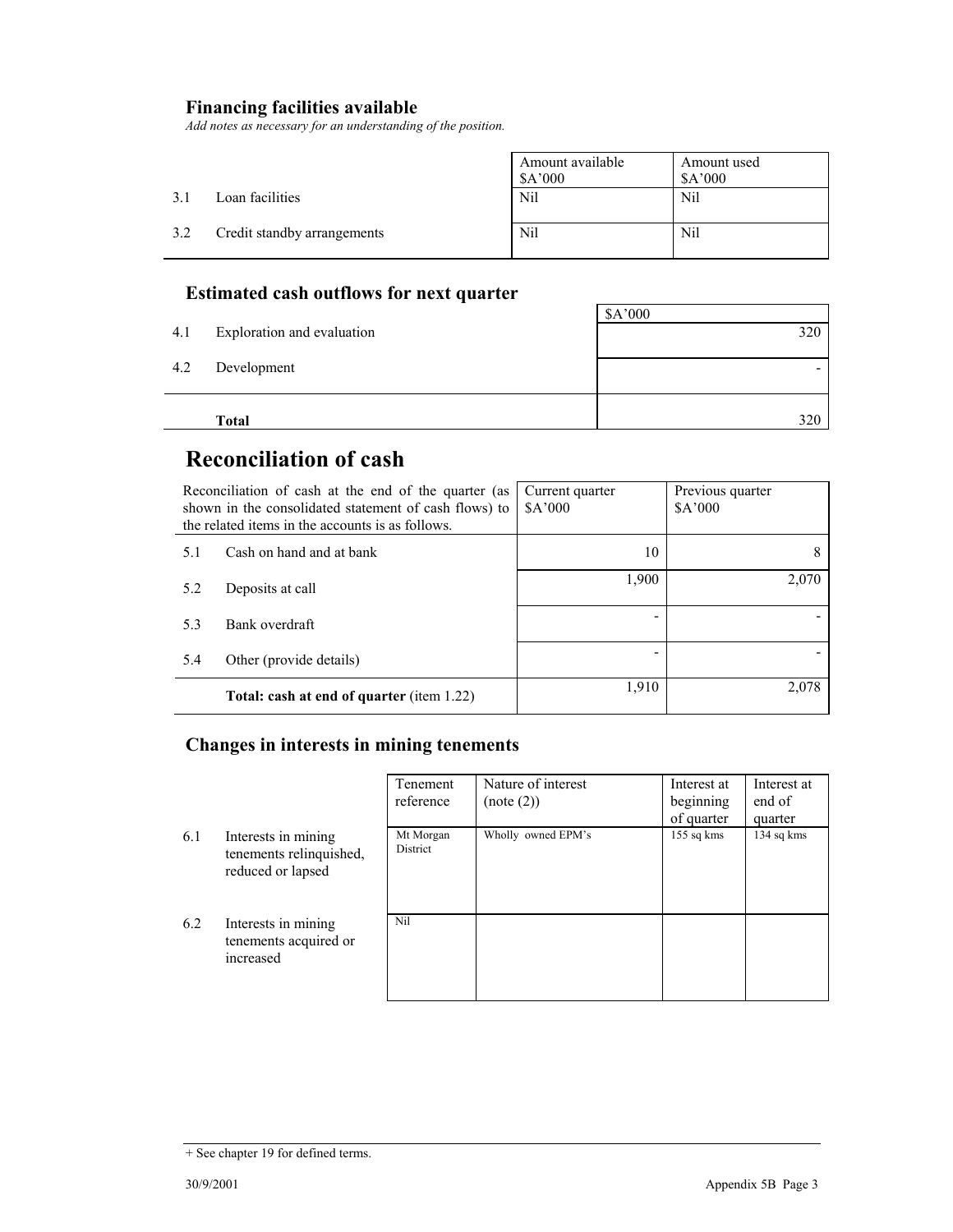#### **Issued and quoted securities at end of current quarter**

*Description includes rate of interest and any redemption or conversion rights together with prices and dates.* 

|      |                                    | Total number       | Number quoted            | Issue price per<br>security (see note<br>$3)$ (cents) | Amount paid up per<br>security (see note 3)<br>(cents) |
|------|------------------------------------|--------------------|--------------------------|-------------------------------------------------------|--------------------------------------------------------|
| 7.1  | Preference                         |                    |                          |                                                       |                                                        |
|      | <sup>+</sup> securities            |                    |                          |                                                       |                                                        |
|      | (description)                      |                    |                          |                                                       |                                                        |
| 7.2  | Changes during                     |                    |                          |                                                       |                                                        |
|      | quarter                            |                    |                          |                                                       |                                                        |
|      | (a) Increases                      |                    |                          |                                                       |                                                        |
|      | through issues                     |                    |                          |                                                       |                                                        |
|      | (b) Decreases                      |                    |                          |                                                       |                                                        |
|      | through returns of                 |                    |                          |                                                       |                                                        |
|      | capital, buy-backs,                |                    |                          |                                                       |                                                        |
|      | redemptions                        |                    |                          |                                                       |                                                        |
| 7.3  | <sup>+</sup> Ordinary              | 108,314,535        | 108,314,535              | Fully paid                                            | Fully paid                                             |
|      | securities                         |                    |                          |                                                       |                                                        |
| 7.4  | Changes during                     |                    |                          |                                                       |                                                        |
|      | quarter                            |                    |                          |                                                       |                                                        |
|      | (a) Increases                      |                    |                          |                                                       |                                                        |
|      | through issues                     |                    |                          |                                                       |                                                        |
|      | (b) Decreases                      |                    |                          |                                                       |                                                        |
|      | through returns of                 |                    |                          |                                                       |                                                        |
|      | capital, buy-backs                 |                    |                          |                                                       |                                                        |
|      | (c) Increase                       | 1,867              | 1,867                    | Fully paid                                            | Fully paid                                             |
|      | through options                    |                    |                          |                                                       |                                                        |
|      | exercised                          |                    |                          |                                                       |                                                        |
| 7.5  | <sup>+</sup> Convertible debt      | N/A                |                          |                                                       |                                                        |
|      | securities                         |                    |                          |                                                       |                                                        |
|      | (description)                      |                    |                          |                                                       |                                                        |
| 7.6  | Changes during                     |                    |                          |                                                       |                                                        |
|      | quarter                            |                    |                          |                                                       |                                                        |
|      | (a) Increases                      |                    |                          |                                                       |                                                        |
|      | through issues                     |                    |                          |                                                       |                                                        |
|      | (b) Decreases                      |                    |                          |                                                       |                                                        |
|      | through securities                 |                    |                          |                                                       |                                                        |
|      | matured, converted                 |                    |                          |                                                       |                                                        |
| 7.7  | <b>Options</b>                     |                    |                          | Exercise price                                        | Expiry date                                            |
|      | (description and                   |                    |                          |                                                       |                                                        |
|      | conversion factor)                 | 30,944,634         | 30,944,634               | 5 cents<br>30 cents                                   | 21/07/08                                               |
|      |                                    | 800,000<br>501,000 |                          | 20 cents                                              | 30/09/07<br>27/01/11                                   |
|      |                                    | 2,000,000          | $\overline{\phantom{0}}$ | 5 cents                                               | 18/05/07                                               |
| 7.8  | Issued during                      | N/A                |                          |                                                       |                                                        |
|      | quarter                            |                    |                          |                                                       |                                                        |
| 7.9  | <b>Exercised</b> during<br>quarter | 1,867              | 1,867                    | 5 cents                                               | 21/07/08                                               |
| 7.10 | <b>Expired during</b><br>quarter   | N/A                |                          |                                                       |                                                        |
| 7.11 | <b>Debentures</b>                  | $\rm N/A$          |                          |                                                       |                                                        |
|      | (totals only)                      |                    |                          |                                                       |                                                        |
| 7.12 | <b>Unsecured notes</b>             | $\rm N/A$          |                          |                                                       |                                                        |
|      | (totals only)                      |                    |                          |                                                       |                                                        |
|      |                                    |                    |                          |                                                       |                                                        |